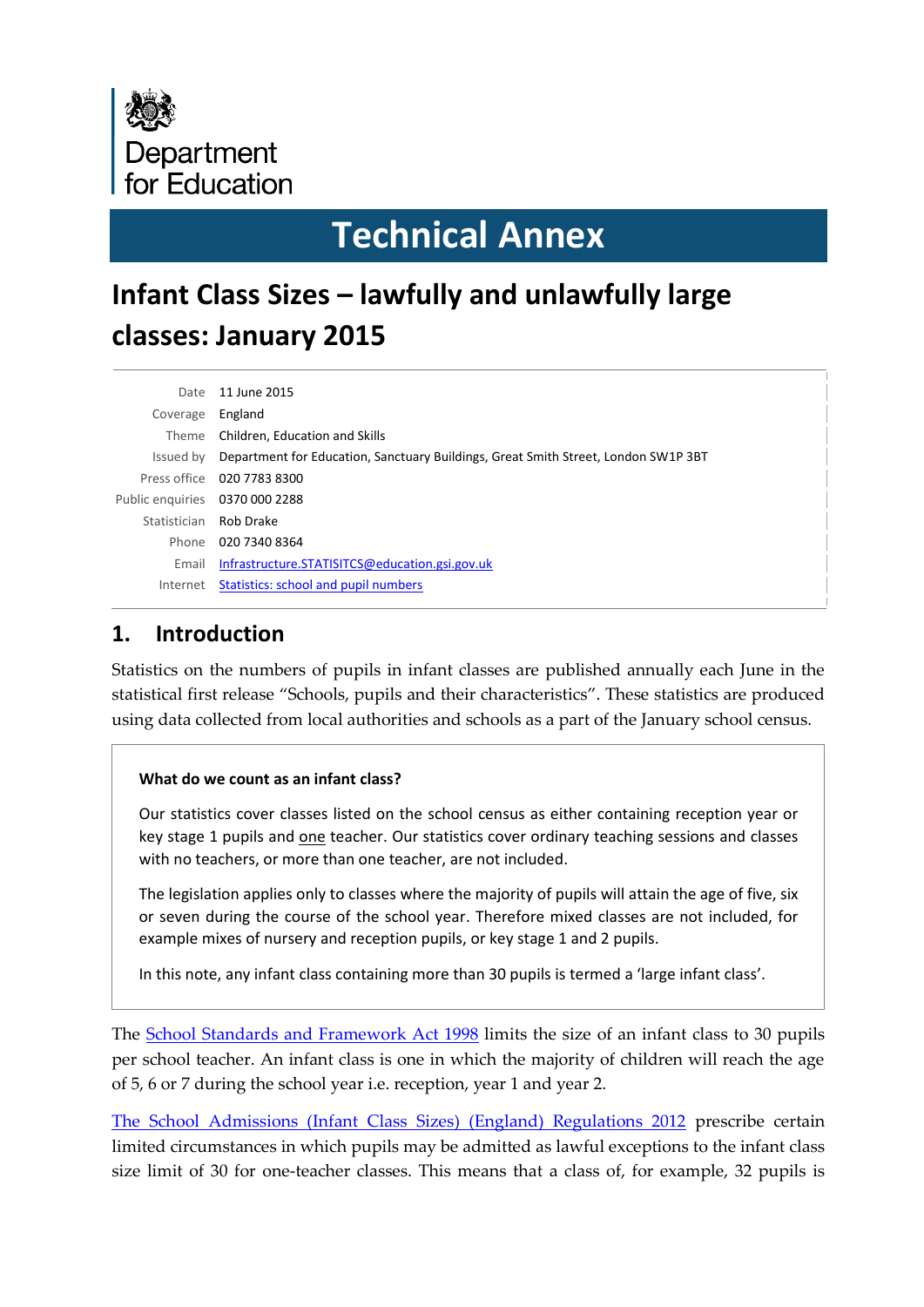lawful if two or more of those pupils have been admitted under lawful exceptions. If fewer than two have been admitted as lawful exceptions then the class is termed 'unlawful'.

Since 2010, there has been an increasing primary pupil population and there has been an associated increase in the number of infant classes from 53,887 in 2010 to 59,214 in 2015. In some areas, this has led to infant class sizes larger than the statutory size of 30; the number of infant classes larger than 30 rose from 995 in 2010 to 3,324 in 2015.

Since 2006, the department has published figures on large infant class sizes, net of exempted pupils, as a data series called "Unlawful infant classes", following a review of the presentation of infant class size statistics. The figures enable users of the statistics to understand how many, and what proportion, of the total number of large infant classes are defined as unlawful or lawful and how many pupils are in those classes.

In March 2015, the UK statistics authority confirmed that future publications of unlawful infant class size statistics should not be designated as National Statistics, pending further improvements and a future-reassessment by the Authority. The rationale behind this dedesignation can be found in part 2 of this annex.

The unlawfully large class size statistics are a small part of the broader set of school class size statistics. The class size statistics which are unaffected by this issue and which retain National Statistics status are:

average infant class sizes; number of infant classes of sizes 1-30, 31 or more; number of infant pupils in classes of size 1-30, 31 or more; number of infant pupils in classes of 31 or more with 'excepted activity'; and

all class size statistics for key stage 2 and the split by primary/secondary schools

These statistics can be found in the main text of this statistical first release. This technical annex contains the statistics on unlawful infant classes which have been de-designated as National Statistics, and cannot be published under the UKSA National Statistics kite mark.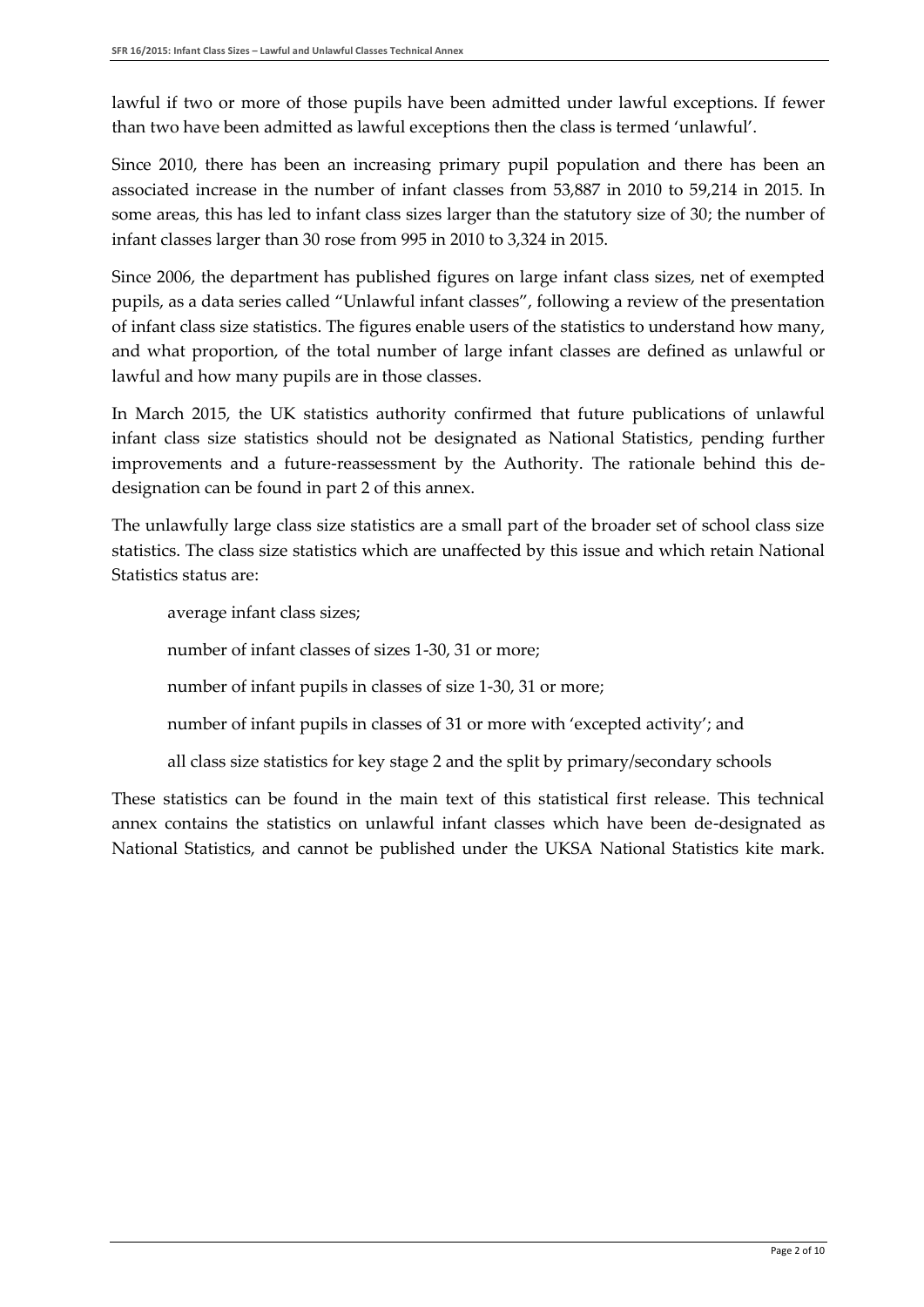|                                                                      | 2006        | 2007        | 2008  | 2009        | 2010                             | 2011  | 2012     | 2013  | 2014       | 2015     |                             |
|----------------------------------------------------------------------|-------------|-------------|-------|-------------|----------------------------------|-------|----------|-------|------------|----------|-----------------------------|
|                                                                      |             |             |       |             | State-funded primary schools (2) |       |          |       |            |          | All state-funded<br>schools |
| <b>KEY STAGE 1 CLASSES (3)</b>                                       |             |             |       |             |                                  |       |          |       |            |          |                             |
| Large infant classes (classes of 31 or more                          |             |             |       |             |                                  |       |          |       |            |          |                             |
| pupils)                                                              |             |             |       |             |                                  |       |          |       |            |          |                             |
| Percentage of all classes                                            |             |             |       |             |                                  |       |          |       |            |          |                             |
| of which:                                                            |             |             |       |             |                                  |       |          |       |            |          |                             |
| Lawfully large classes with 'excepted'<br>pupils (5)                 |             |             |       |             |                                  |       |          |       |            |          |                             |
| Number of classes                                                    | 510         | 590         | 530   | 612         | 857                              | 1,061 | 1.301    | 2,074 | 2,436      | 3,085    | 3,100                       |
| Percentage of all classes                                            | 0.9         | 1.1         | 1.0   | 1.1         | 1.6                              | 1.9   | 2.3      | 3.7   | 4.2        | 5.2      | 5.2                         |
| Unlawfully large classes (4)                                         |             |             |       |             |                                  |       |          |       |            |          |                             |
| Number of classes                                                    | 240         | 130         | 200   | 276         | 138                              | 311   | 207      | 225   | 549        | 139      | 140                         |
| Percentage of all classes                                            | 0.4         | 0.2         | 0.4   | 0.5         | 0.3                              | 0.6   | 0.4      | 0.4   | 0.9        | 0.2      | 0.2                         |
| Percentage of all pupils                                             |             |             |       |             |                                  |       |          |       |            |          |                             |
| of which in:<br>Lawfully large classes with 'excepted'<br>pupils (5) |             |             |       |             |                                  |       |          |       |            |          |                             |
|                                                                      | 16,08       | 18,51       | 16,43 | 19,13       | 26,79                            | 33,13 | 40,69    | 64,81 | 76,07      | 96,39    |                             |
| Number of pupils                                                     | $\mathbf 0$ | $\mathbf 0$ | 0     | $\mathbf 0$ | 5                                | 5     | $\Omega$ | 5     | 5          | $\Omega$ | 96,865                      |
| Percentage of all pupils                                             | 1.2         | 1.4         | 1.2   | 1.4         | 1.9                              | 2.2   | 2.7      | 4.2   | 4.8        | 5.9      | 5.9                         |
| Unlawfully large classes (4)                                         |             |             |       |             |                                  |       |          |       |            |          |                             |
| Number of pupils                                                     | 7,780       | 4,280       | 6,380 | 8,835       | 4,475                            | 9,935 | 6,595    | 7,125 | 17,27<br>0 | 4,375    | 4,410                       |
| Percentage of all pupils                                             | 0.6         | 0.3         | 0.5   | 0.6         | 0.3                              | 0.7   | 0.4      | 0.5   | 1.1        | 0.3      | 0.3                         |
|                                                                      |             |             |       |             |                                  |       |          |       |            |          |                             |

#### Table A1: State-funded schools: Key stage 1 classes in England (1) – January each year 2006 to 2015

*Source: School* 

*Census*

1. One teacher classes as taught during a single selected period in each school on the day of the census in January. Key stage as recorded by the school, classes with missing key stage information are not included unless t are reception year group classes (key stage 1 classes only).

2. Includes middle schools as deemed. Includes all primary academies, including free schools.

3. Includes reception classes.

4. Classes of 31 or more, excluding those large classes engaged in an excepted activity.

5. Includes only those classes where there are pupils who have been admitted as exceptions making the class size within the legal limit of 30 pupils or less.

6. From 2007 a revision to the guidance issued to schools means that information on classes engaged in an excepted activity should not be provided (information should be provided on the next ordinary teaching session).

7. Includes all pupils in large classes, including those with excepted activity.

*Pupil numbers have been rounded to the nearest 5. There may be discrepancies between the sum of constituent items and totals as shown.*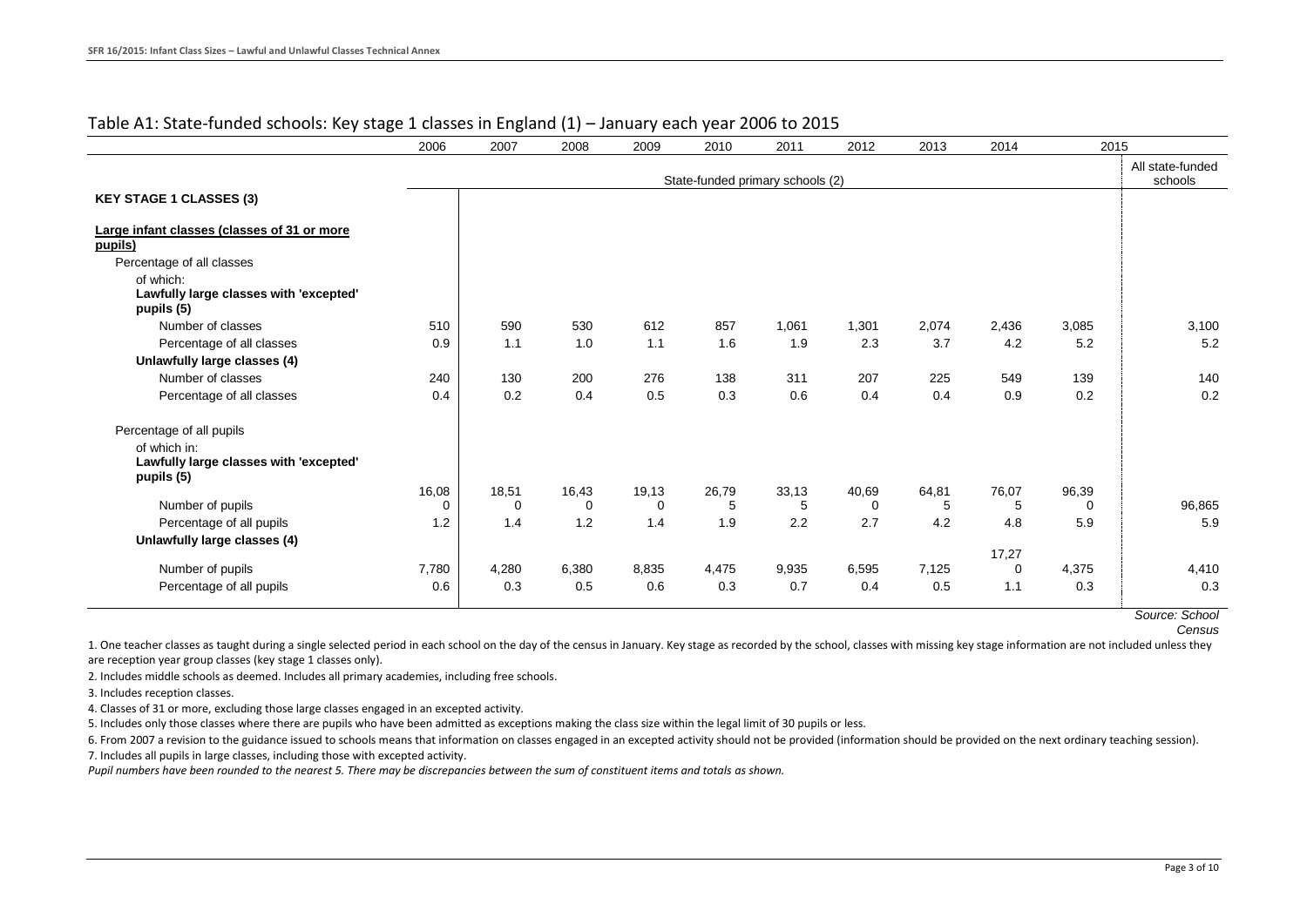#### Table A2: State-funded schools: Key stage 1: One teacher classes and excepted pupils in England (1,2) – January 2015

|                                                                                                                                                                                                                        | State-funded<br>primary schools<br>(3) | All state-funded<br>schools |
|------------------------------------------------------------------------------------------------------------------------------------------------------------------------------------------------------------------------|----------------------------------------|-----------------------------|
| Total number of lawfully large classes with excepted pupils                                                                                                                                                            | 3,085                                  | 3,100                       |
| Total number of lawfully large classes engaged in an excepted activity (4)                                                                                                                                             | 0                                      | $\Omega$                    |
| Total number of unlawfully large classes (4)(5)(6)                                                                                                                                                                     | 139                                    | 140                         |
| Number of excepted pupils (7)                                                                                                                                                                                          |                                        |                             |
| admitted outside normal admissions round with statements of special educational needs specifying a school                                                                                                              | 245                                    | 250                         |
| looked after or previously looked after admitted outside normal admission round                                                                                                                                        | 421                                    | 426                         |
| admitted, after initial allocation of places, because of a procedural error made by the admission authority or local<br>authority in the original application process                                                  | 252                                    | 252                         |
| admitted after an independent appeals panel upholds an appeal                                                                                                                                                          | 1,036                                  | 1.046                       |
| who move into the area outside the normal admissions round for whom there is no other available school within<br>reasonable distance (the Local Authority has to confirm that the child qualifies under this category) | 1,444                                  | 1,447                       |
| who are children of UK service personnel admitted outside the normal admissions round                                                                                                                                  | 84                                     | 84                          |
| whose twin or sibling from a multiple birth is admitted otherwise than as an excepted pupil                                                                                                                            | 185                                    | 187                         |
| with special educational needs who are normally taught in an special educational needs unit attached to the school,<br>or registered at a special school, who attend some infant classes within the mainstream school  | 243                                    | 243                         |

*Source: School* 

*Census*

1. One teacher classes as taught during a single selected period in each school on the day of the census in January. Key stage as recorded by the school, classes with missing key stage information are not included unless they are reception year group classes.

2. Includes reception classes.

3. Includes middle schools as deemed. Includes all primary academies, including free schools.

4. A revision to the guidance issued to schools means that information on classes engaged in an excepted activity should not be provided (information should be provided on the next ordinary teaching session).

5. Infant classes with 31 or more pupils without excepted pupils and not engaged in excepted activity.

6. May include some classes with excepted pupils but the class size still exceeds the legal limit of 30 pupils or less.

7. These figures can include excepted pupils that are in a class that remains unlawfully large after excepted pupils are taken into account. The presentation of these figures has been altered slightly this year to improve their interpretation, but the numbers presented for state-funded primary schools are consistent with those published in 2014.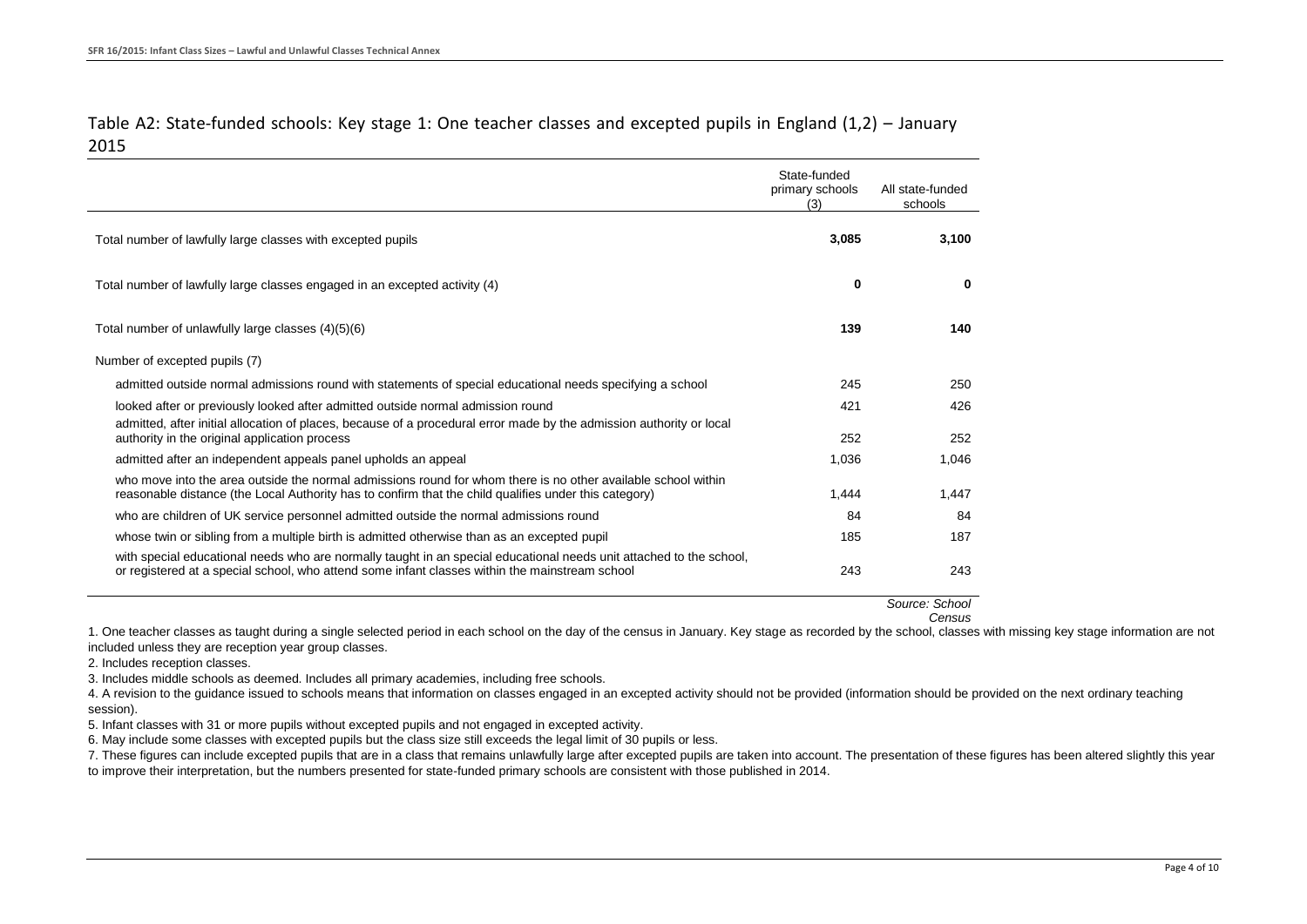#### Table 3: State-funded primary schools (1,2): Classes as taught by key stage (1,2) – January 2015 by local authority area and region in England

|           |     |                                  | Classes taught by 1 teacher                                                                                                             |         |        |             |           |            |
|-----------|-----|----------------------------------|-----------------------------------------------------------------------------------------------------------------------------------------|---------|--------|-------------|-----------|------------|
|           |     |                                  | Key stage 1 (4)                                                                                                                         |         |        |             |           |            |
|           |     |                                  | Lawfully large<br>Lawfully large<br>classes with<br>classes with<br>Unlawfully large<br>excepted pupils<br>excepted activity<br>classes |         |        |             |           |            |
|           |     |                                  | No. of                                                                                                                                  | No. of  | No. of | No. of      | No. of    | No. of     |
| LA Code   |     |                                  | pupils                                                                                                                                  | classes | pupils | classes     | pupils    | classes    |
|           |     | <b>ENGLAND (5)</b>               | 96,389                                                                                                                                  | 3,085   | 0      | 0           | 4,375     | 139        |
|           |     | <b>NORTH EAST (5)</b>            | 3,184                                                                                                                                   | 102     | 0      | 0           | 94        | 3          |
| E06000005 | 841 | Darlington                       | 157                                                                                                                                     | 5       | 0      | 0           | 0         | 0          |
| E06000047 | 840 | Durham                           | 346                                                                                                                                     | 11      | 0      | 0           | 0         | 0          |
| E08000020 | 390 | Gateshead                        | 403                                                                                                                                     | 13      | 0      | 0           | 0         | 0          |
| E06000001 | 805 | Hartlepool                       | 187                                                                                                                                     | 6       | 0      | $\mathbf 0$ | 0         | 0          |
| E06000002 | 806 | Middlesbrough                    | 94                                                                                                                                      | 3       | 0      | 0           | 0         | 0          |
| E08000021 | 391 | Newcastle upon Tyne              | 690                                                                                                                                     | 22      | 0      | 0           | 0         | 0          |
| E08000022 | 392 | North Tyneside                   | 311                                                                                                                                     | 10      | 0      | 0           | 0         | 0          |
| E06000048 | 929 | Northumberland                   | 248                                                                                                                                     | 8       | 0      | 0           | 32        | 1          |
| E06000003 | 807 | <b>Redcar and Cleveland</b>      | 0                                                                                                                                       | 0       | 0      | $\mathbf 0$ | 31        | 1          |
| E08000023 | 393 | South Tyneside                   | 190                                                                                                                                     | 6       | 0      | 0           | 31        | 1          |
| E06000004 | 808 | Stockton-on-Tees                 | 279                                                                                                                                     | 9       | 0      | 0           | 0         | 0          |
| E08000024 | 394 | Sunderland                       | 279                                                                                                                                     | 9       | 0      | $\mathbf 0$ | 0         | 0          |
|           |     | <b>NORTH WEST (5)</b>            | 16,392                                                                                                                                  | 524     | 0      | 0           | 157       | 5          |
| E06000008 | 889 | <b>Blackburn with Darwen</b>     | 95                                                                                                                                      | 3       | 0      | 0           | 0         | 0          |
| E06000009 | 890 | Blackpool                        | 31                                                                                                                                      | 1       | 0      | 0           | 31        | 1          |
| E08000001 | 350 | <b>Bolton</b>                    | 373                                                                                                                                     | 12      | 0      | 0           | 32        | 1          |
| E08000002 | 351 | Bury                             | 632                                                                                                                                     | 20      | 0      | 0           | 0         | 0          |
| E06000049 | 895 | <b>Cheshire East</b>             | 563                                                                                                                                     | 18      | 0      | 0           | 63        | 2          |
| E06000050 | 896 | <b>Cheshire West and Chester</b> | 343                                                                                                                                     | 11      | 0      | 0           | 0         | 0          |
| E10000006 | 909 | Cumbria                          | 249                                                                                                                                     | 8       | 0      | 0           | 0         | 0          |
| E06000006 | 876 | Halton                           | 32                                                                                                                                      | 1       | 0      | 0           | 31        | 1          |
| E08000011 | 340 | Knowsley                         | 93                                                                                                                                      | 3       | 0      | 0           | 0         | 0          |
| E10000017 | 888 | Lancashire                       | 1,185                                                                                                                                   | 38      | 0      | 0           | 0         | 0          |
| E08000012 | 341 | Liverpool                        | 1,030                                                                                                                                   | 33      | 0      | 0           | 0         | 0          |
| E08000003 | 352 | Manchester                       | 1,062                                                                                                                                   | 34      | 0      | $\mathbf 0$ | 0         | 0          |
| E08000004 | 353 | Oldham                           | 2,307                                                                                                                                   | 74      | 0      | 0           | 0         | 0          |
| E08000005 | 354 | Rochdale                         | 155                                                                                                                                     | 5       | 0      | 0           | 0         | 0          |
| E08000006 | 355 | Salford                          | 511                                                                                                                                     | 16      | 0      | 0           | 0         | 0          |
| E08000014 | 343 | Sefton                           | 561                                                                                                                                     | 18      | 0      | 0           | 0         | 0          |
| E08000013 | 342 | St. Helens                       | 280                                                                                                                                     | 9       | 0      | $\pmb{0}$   | 0         | 0          |
| E08000007 | 356 | Stockport                        | 1,345                                                                                                                                   | 43      | 0      | 0           | 0         | 0          |
| E08000008 | 357 | Tameside                         | 2,618                                                                                                                                   | 83      | 0      | 0           | 0         | 0          |
| E08000009 | 358 | Trafford                         | 560                                                                                                                                     | 18      | 0      | $\mathbf 0$ | 0         | 0          |
| E06000007 | 877 | Warrington                       | 809                                                                                                                                     | 26      | 0      | 0           | 0         | 0          |
| E08000010 | 359 | Wigan                            | 1,060                                                                                                                                   | 34      | 0      | 0           | 0         | 0          |
| E08000015 | 344 | Wirral                           | 498                                                                                                                                     | 16      | 0      | 0           | 0         | 0          |
|           |     | YORKSHIRE AND THE HUMBER         |                                                                                                                                         |         |        |             |           |            |
|           |     | (5)                              | 15,481<br>417                                                                                                                           | 494     | 0      | $\pmb{0}$   | 760<br>34 | ${\bf 24}$ |
| E08000016 | 370 | Barnsley                         |                                                                                                                                         | 13      | 0      | $\pmb{0}$   |           | 1          |
| E08000032 | 380 | <b>Bradford</b>                  | 4,815                                                                                                                                   | 154     | 0      | 0           | 252       | 8          |
| E08000033 | 381 | Calderdale                       | 468                                                                                                                                     | 15      | 0      | 0           | 31        | 1          |
| E08000017 | 371 | Doncaster                        | 250                                                                                                                                     | 8       | 0      | 0           | 31        | 1          |
| E06000011 | 811 | East Riding of Yorkshire         | 880                                                                                                                                     | 28      | 0      | 0           | 0         | 0          |
| E06000010 | 810 | Kingston Upon Hull, City of      | 548                                                                                                                                     | 17      | 0      | 0           | 0         | 0          |
| E08000034 | 382 | <b>Kirklees</b>                  | 1,220                                                                                                                                   | 39      | 0      | 0           | 35        | 1          |
| E08000035 | 383 | Leeds                            | 2,567                                                                                                                                   | 82      | 0      | 0           | 32        | 1          |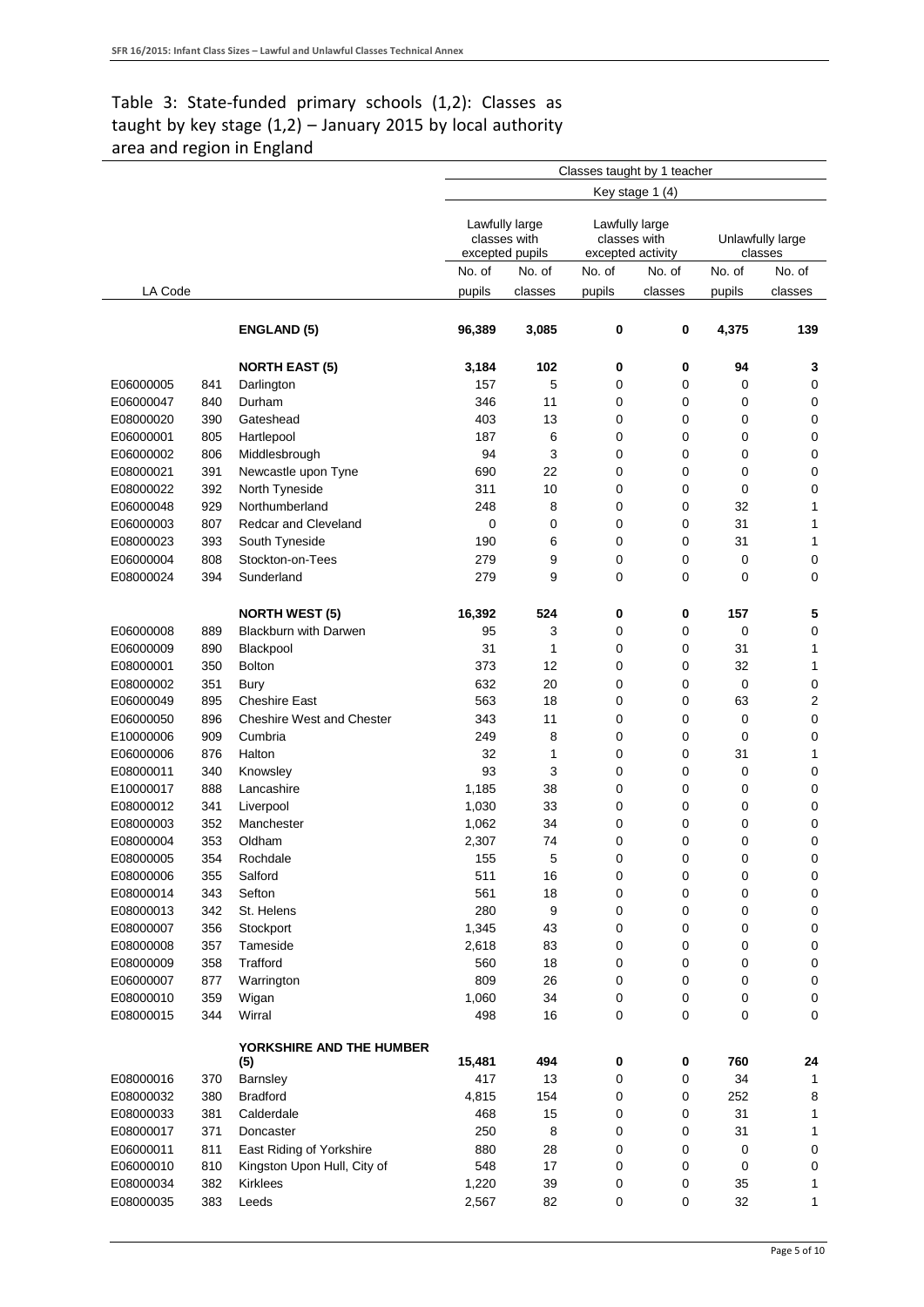| E06000012 | 812 | North East Lincolnshire    | 315          | 10             | 0           | 0 | 93    | 3              |
|-----------|-----|----------------------------|--------------|----------------|-------------|---|-------|----------------|
| E06000013 | 813 | North Lincolnshire         | 219          | $\overline{7}$ | $\mathbf 0$ | 0 | 0     | 0              |
| E10000023 | 815 | North Yorkshire            | 818          | 26             | 0           | 0 | 0     | $\pmb{0}$      |
| E08000018 | 372 | Rotherham                  | 500          | 16             | 0           | 0 | 31    | 1              |
| E08000019 | 373 | Sheffield                  | 1,184        | 38             | 0           | 0 | 157   | 5              |
| E08000036 | 384 | Wakefield                  | 870          | 28             | 0           | 0 | 64    | $\overline{c}$ |
| E06000014 | 816 | York                       | 410          | 13             | $\mathbf 0$ | 0 | 0     | 0              |
|           |     | <b>EAST MIDLANDS (5)</b>   | 10,464       | 335            | 0           | 0 | 190   | 6              |
| E06000015 | 831 | Derby                      | 190          | 6              | 0           | 0 | 0     | 0              |
| E10000007 | 830 | Derbyshire                 | 628          | 20             | 0           | 0 | 0     | 0              |
| E06000016 | 856 | Leicester                  | 4,530        | 146            | 0           | 0 | 0     | 0              |
| E10000018 | 855 | Leicestershire             | 2,724        | 86             | 0           | 0 | 31    | 1              |
| E10000019 | 925 | Lincolnshire               | 248          | 8              | 0           | 0 | 0     | 0              |
| E10000021 | 928 | Northamptonshire           | 838          | 27             | 0           | 0 | 126   | 4              |
| E06000018 | 892 | Nottingham                 | 124          | 4              | 0           | 0 | 0     | 0              |
| E10000024 | 891 | Nottinghamshire            | 1,182        | 38             | 0           | 0 | 33    | 1              |
| E06000017 | 857 | Rutland                    | 0            | 0              | $\mathbf 0$ | 0 | 0     | 0              |
|           |     |                            |              |                |             |   | 537   | 17             |
|           |     | <b>WEST MIDLANDS (5)</b>   | 10,706       | 342            | 0           | 0 |       |                |
| E08000025 | 330 | Birmingham                 | 1,662<br>217 | 53             | 0           | 0 | 94    | 3              |
| E08000026 | 331 | Coventry                   |              | 7              | 0           | 0 | 0     | 0              |
| E08000027 | 332 | Dudley                     | 186          | 6              | 0           | 0 | 0     | $\pmb{0}$      |
| E06000019 | 884 | Herefordshire              | 248          | 8              | 0           | 0 | 0     | $\mathbf 0$    |
| E08000028 | 333 | Sandwell                   | 2,027        | 65             | 0           | 0 | 0     | $\mathbf 0$    |
| E06000051 | 893 | Shropshire                 | 187          | 6              | 0           | 0 | 0     | 0              |
| E08000029 | 334 | Solihull                   | 719          | 23             | 0           | 0 | 0     | $\pmb{0}$      |
| E10000028 | 860 | Staffordshire              | 1,027        | 33             | 0           | 0 | 255   | 8              |
| E06000021 | 861 | Stoke-on-Trent             | 1,013        | 32             | 0           | 0 | 0     | 0              |
| E06000020 | 894 | <b>Telford and Wrekin</b>  | 251          | 8              | $\mathbf 0$ | 0 | 0     | 0              |
| E08000030 | 335 | Walsall                    | 439          | 14             | 0           | 0 | 32    | 1              |
| E10000031 | 937 | Warwickshire               | 855          | 27             | 0           | 0 | 124   | 4              |
| E08000031 | 336 | Wolverhampton              | 1,501        | 48             | 0           | 0 | 0     | 0              |
| E10000034 | 885 | Worcestershire             | 374          | 12             | 0           | 0 | 32    | 1              |
|           |     | <b>EAST OF ENGLAND (5)</b> | 8,808        | 282            | 0           | 0 | 530   | 17             |
| E06000055 | 822 | Bedford                    | 63           | 2              | 0           | 0 | 0     | $\pmb{0}$      |
| E06000056 | 823 | Central Bedfordshire       | 157          | 5              | 0           | 0 | 31    | 1              |
| E10000003 | 873 | Cambridgeshire             | 1,343        | 43             | $\mathbf 0$ | 0 | 34    | 1              |
| E10000012 | 881 | Essex                      | 3,055        | 98             | 0           | 0 | 0     | $\pmb{0}$      |
| E10000015 | 919 | Hertfordshire              | 1,212        | 39             | 0           | 0 | 124   | 4              |
| E06000032 | 821 | Luton                      | 31           | 1              | 0           | 0 | 0     | $\pmb{0}$      |
| E10000020 | 926 | Norfolk                    | 1,283        | 41             | 0           | 0 | 0     | $\pmb{0}$      |
| E06000031 | 874 | Peterborough               | 158          | 5              | 0           | 0 | 248   | 8              |
| E06000033 | 882 | Southend-on-Sea            | 537          | 17             | 0           | 0 | 0     | $\pmb{0}$      |
| E10000029 | 935 | Suffolk                    | 658          | 21             | 0           | 0 | 93    | 3              |
| E06000034 | 883 | Thurrock                   | 311          | 10             | $\mathbf 0$ | 0 | 0     | $\pmb{0}$      |
|           |     | <b>LONDON (5)</b>          | 11,867       | 381            | $\pmb{0}$   | 0 | 1,162 | 37             |
|           |     | <b>INNER LONDON (5)</b>    | 1,529        | 49             | 0           | 0 | 411   | 13             |
| E09000007 | 202 | Camden                     | 0            | 0              | 0           | 0 | 0     | $\pmb{0}$      |
| E09000001 | 201 | City of London             | $\mathbf 0$  | 0              | 0           | 0 | 0     | $\pmb{0}$      |
| E09000012 | 204 | Hackney                    | 186          | 6              | 0           | 0 | 0     | $\pmb{0}$      |
| E09000013 | 205 | Hammersmith and Fulham     | 217          | 7              | 0           | 0 | 0     | $\pmb{0}$      |
| E09000014 | 309 | Haringey                   | 155          | 5              | 0           | 0 | 0     | $\pmb{0}$      |
| E09000019 | 206 | Islington                  | 63           | 2              | 0           | 0 | 0     | $\pmb{0}$      |
| E09000020 | 207 | Kensington and Chelsea     | 93           | 3              | 0           | 0 | 31    | 1              |
| E09000022 | 208 | Lambeth                    | 94           | 3              | 0           | 0 | 0     | $\pmb{0}$      |
| E09000023 | 209 | Lewisham                   | 218          | 7              | 0           | 0 | 156   | $\mathbf 5$    |
| E09000025 | 316 | Newham                     | $\mathbf 0$  | 0              | 0           | 0 | 31    | 1              |
| E09000028 | 210 | Southwark                  | 345          | 11             | 0           | 0 | 34    | 1              |
| E09000030 | 211 | <b>Tower Hamlets</b>       | $\mathbf 0$  | 0              | 0           | 0 | 66    | $\mathbf{2}$   |
| E09000032 | 212 | Wandsworth                 | 158          | 5              | 0           | 0 | 31    | 1              |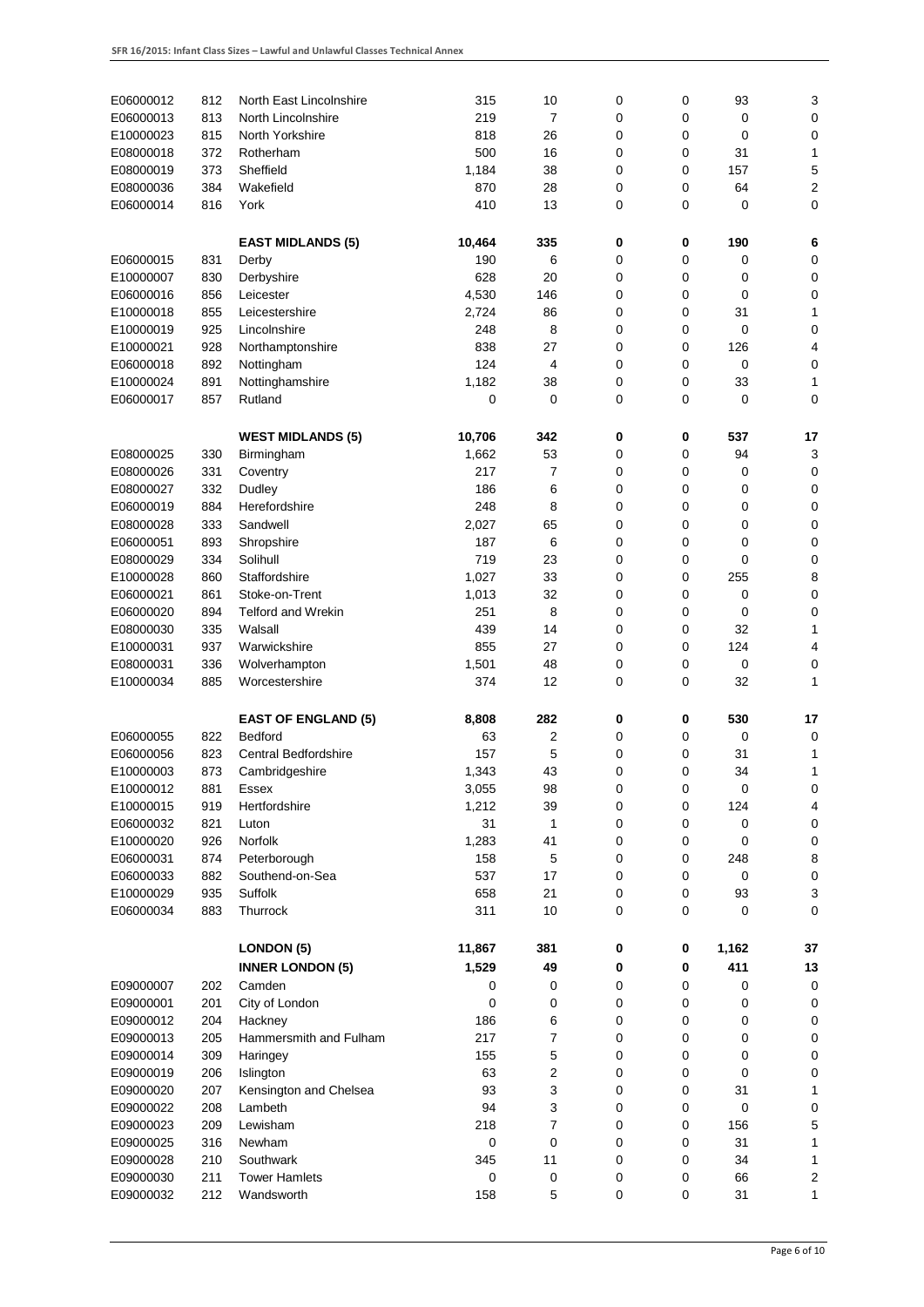| E09000033              | 213        | Westminster                   | 0           | 0                | 0      | 0         | 62          | $\overline{2}$                  |
|------------------------|------------|-------------------------------|-------------|------------------|--------|-----------|-------------|---------------------------------|
|                        |            |                               | 10,338      | 332              | 0      | 0         | 751         | 24                              |
|                        |            | <b>OUTER LONDON (5)</b>       | 158         |                  |        |           | 62          |                                 |
| E09000002<br>E09000003 | 301        | Barking and Dagenham          |             | 5                | 0      | 0         | 63          | 2                               |
| E09000004              | 302<br>303 | <b>Barnet</b><br>Bexley       | 1,645<br>93 | 53<br>3          | 0<br>0 | 0<br>0    | 0           | $\boldsymbol{2}$<br>$\mathbf 0$ |
|                        |            |                               |             |                  |        |           |             | $\mathbf 0$                     |
| E09000005              | 304        | <b>Brent</b>                  | 500         | 16               | 0      | 0         | 0           | $\overline{4}$                  |
| E09000006              | 305        | <b>Bromley</b>                | 683         | 22               | 0      | 0         | 127         |                                 |
| E09000008              | 306        | Croydon                       | 250         | 8                | 0      | 0         | 187         | 6                               |
| E09000009              | 307        | Ealing                        | 250         | 8                | 0      | 0         | 0           | $\pmb{0}$                       |
| E09000010              | 308        | Enfield                       | 280         | 9                | 0      | 0         | 0           | $\mathbf 0$                     |
| E09000011              | 203        | Greenwich                     | 468         | 15               | 0      | 0         | 0           | $\pmb{0}$                       |
| E09000015              | 310        | Harrow                        | 1,772       | 57               | 0      | 0         | 62          | 2                               |
| E09000016              | 311        | Havering                      | 593         | 19               | 0      | 0         | $\mathbf 0$ | $\pmb{0}$                       |
| E09000017              | 312        | Hillingdon                    | 465         | 15               | 0      | 0         | 125         | 4                               |
| E09000018              | 313        | Hounslow                      | 189         | 6                | 0      | 0         | 0           | $\pmb{0}$                       |
| E09000021              | 314        | Kingston upon Thames          | 496         | 16               | 0      | 0         | 0           | $\pmb{0}$                       |
| E09000024              | 315        | Merton                        | 62          | $\overline{2}$   | 0      | 0         | 0           | $\pmb{0}$                       |
| E09000026              | 317        | Redbridge                     | 992         | 32               | 0      | 0         | 94          | 3                               |
| E09000027              | 318        | Richmond upon Thames          | 652         | 21               | 0      | 0         | 0           | $\pmb{0}$                       |
| E09000029              | 319        | Sutton                        | 94          | 3                | 0      | 0         | $\mathbf 0$ | $\pmb{0}$                       |
| E09000031              | 320        | <b>Waltham Forest</b>         | 696         | 22               | 0      | 0         | 31          | 1                               |
|                        |            | <b>SOUTH EAST (5)</b>         | 13,500      | 433              | 0      | 0         | 475         | 15                              |
| E06000036              | 867        | <b>Bracknell Forest</b>       | 0           | 0                | 0      | 0         | 0           | 0                               |
| E06000043              | 846        | <b>Brighton and Hove</b>      | 249         | 8                | 0      | 0         | 0           | $\mathbf 0$                     |
| E10000002              | 825        | Buckinghamshire               | 777         | 25               | 0      | 0         | 0           | $\mathbf 0$                     |
| E10000011              | 845        | East Sussex                   | 1,969       | 63               | 0      | 0         | 31          | $\mathbf{1}$                    |
| E10000014              | 850        | Hampshire                     | 2,016       | 65               | 0      | 0         | 97          | 3                               |
| E06000046              | 921        | Isle of Wight                 | 192         | 6                | 0      | 0         | 31          | 1                               |
| E10000016              | 886        | Kent                          | 3,273       | 105              | 0      | 0         | 127         | 4                               |
| E06000035              | 887        | Medway                        | 124         | 4                | 0      | 0         | 65          | $\overline{\mathbf{c}}$         |
| E06000042              | 826        | Milton Keynes                 | 560         | 18               | 0      | 0         | 31          | 1                               |
| E10000025              | 931        | Oxfordshire                   | 345         | 11               | 0      | 0         | 31          | 1                               |
| E06000044              | 851        | Portsmouth                    | 217         | 7                | 0      | 0         | 31          | 1                               |
| E06000038              | 870        | Reading                       | 218         | 7                | 0      | 0         | 0           | $\pmb{0}$                       |
| E06000039              | 871        | Slough                        | 94          | 3                | 0      | 0         | 0           | $\pmb{0}$                       |
| E06000045              | 852        | Southampton                   | 217         | 7                | 0      | 0         | 0           | $\pmb{0}$                       |
| E10000030              | 936        | Surrey                        | 1,222       | 39               | 0      | 0         | 0           | 0                               |
| E06000037              | 869        | <b>West Berkshire</b>         | 125         | 4                | 0      | 0         | 31          | 1                               |
| E10000032              | 938        | <b>West Sussex</b>            | 1,493       | 48               | 0      | 0         | 0           | $\pmb{0}$                       |
| E06000040              | 868        | <b>Windsor and Maidenhead</b> | 316         | 10               | 0      | 0         | 0           | $\pmb{0}$                       |
| E06000041              | 872        | Wokingham                     | 93          | 3                | 0      | 0         | $\mathbf 0$ | $\pmb{0}$                       |
|                        |            | <b>SOUTH WEST (5)</b>         | 5,987       | 192              | 0      | 0         | 470         | 15                              |
| E06000022              | 800        | Bath and North East Somerset  | 124         | 4                | 0      | $\pmb{0}$ | 0           | $\pmb{0}$                       |
| E06000028              | 837        | Bournemouth                   | 186         | 6                | 0      | 0         | 0           | $\pmb{0}$                       |
| E06000023              | 801        | Bristol, City of              | 251         | 8                | 0      | 0         | 0           | $\pmb{0}$                       |
| E06000052              | 908        | Cornwall                      | 686         | 22               | 0      | 0         | 94          | $\ensuremath{\mathsf{3}}$       |
| E10000008              | 878        | Devon                         | 559         | 18               | 0      | 0         | 62          | $\sqrt{2}$                      |
| E10000009              | 835        | Dorset                        | 436         | 14               | 0      | 0         | 64          | $\boldsymbol{2}$                |
| E10000013              | 916        | Gloucestershire               | 1,151       | 37               | 0      | 0         | 62          | $\overline{2}$                  |
| E06000053              | 420        | Isles of Scilly               |             |                  |        |           |             |                                 |
| E06000024              | 802        | North Somerset                | 124         | 4                | 0      | 0         | 0           | $\pmb{0}$                       |
| E06000026              | 879        | Plymouth                      | 626         | 20               | 0      | 0         | 0           | $\pmb{0}$                       |
| E06000029              | 836        | Poole                         | 0           | 0                | 0      | 0         | 0           | $\pmb{0}$                       |
| E10000027              | 933        | Somerset                      | 664         | 21               | 0      | 0         | $\mathbf 0$ | $\pmb{0}$                       |
| E06000025              | 803        | South Gloucestershire         | 62          | $\boldsymbol{2}$ | 0      | 0         | 31          | $\mathbf{1}$                    |
| E06000030              | 866        | Swindon                       | 155         | 5                | 0      | 0         | 31          | 1                               |
| E06000027              | 880        | Torbay                        | 93          | 3                | 0      | 0         | 31          | 1                               |
| E06000054              | 865        | Wiltshire                     | 870         | 28               | 0      | 0         | 95          | 3                               |
|                        |            |                               |             |                  |        |           |             |                                 |

1. Includes middle/all through schools as deemed.

*Source: School Census*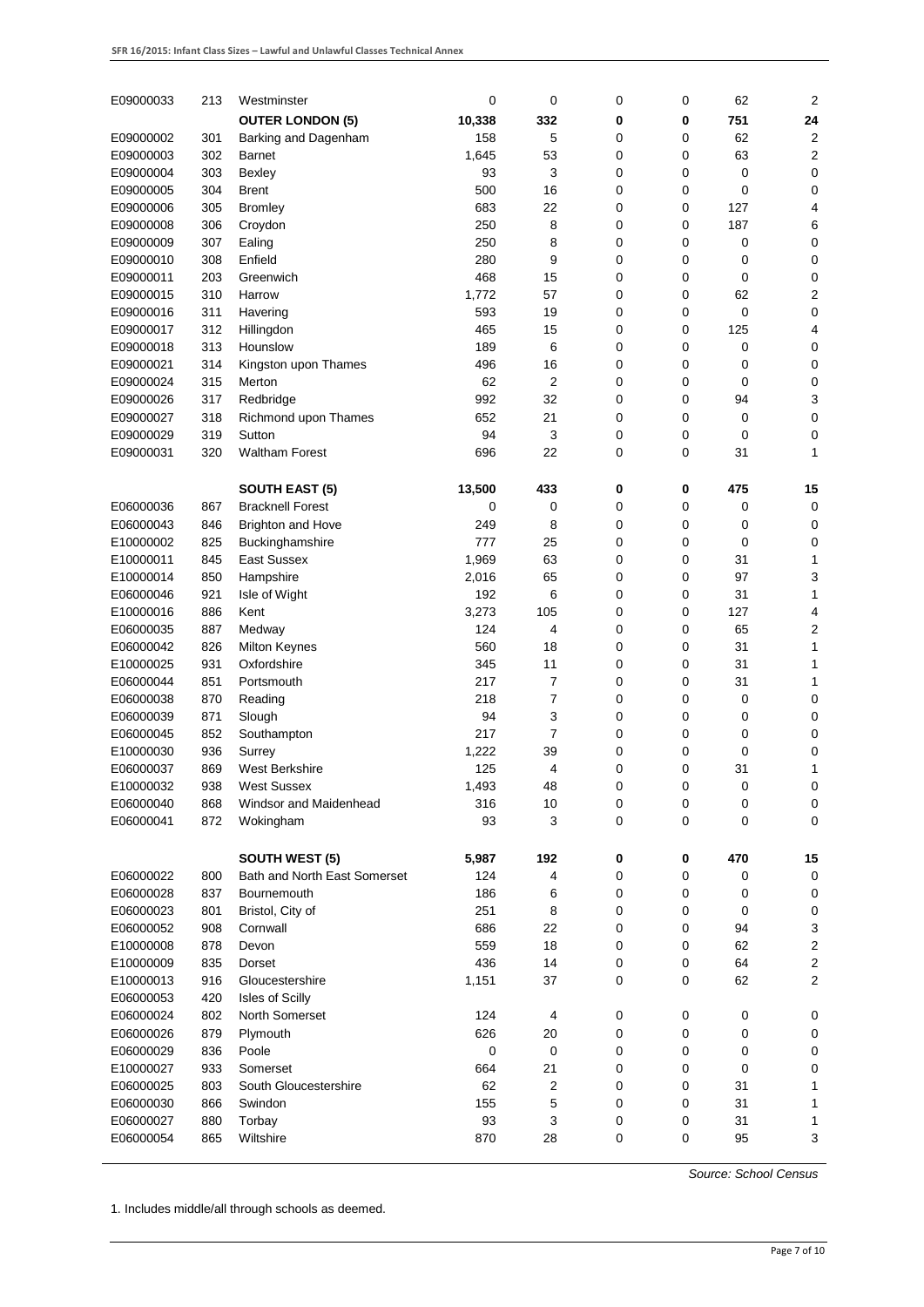2. Includes all primary academies, including free schools.

3. Classes as taught during a single selected period in each school on the day of the census in January.

4. Includes reception classes.

- 5. National, regional and totals of pupil numbers across all classes have been rounded to the nearest 5.
- There may be discrepancies between totals and the sum of constituent parts.
- . Not applicable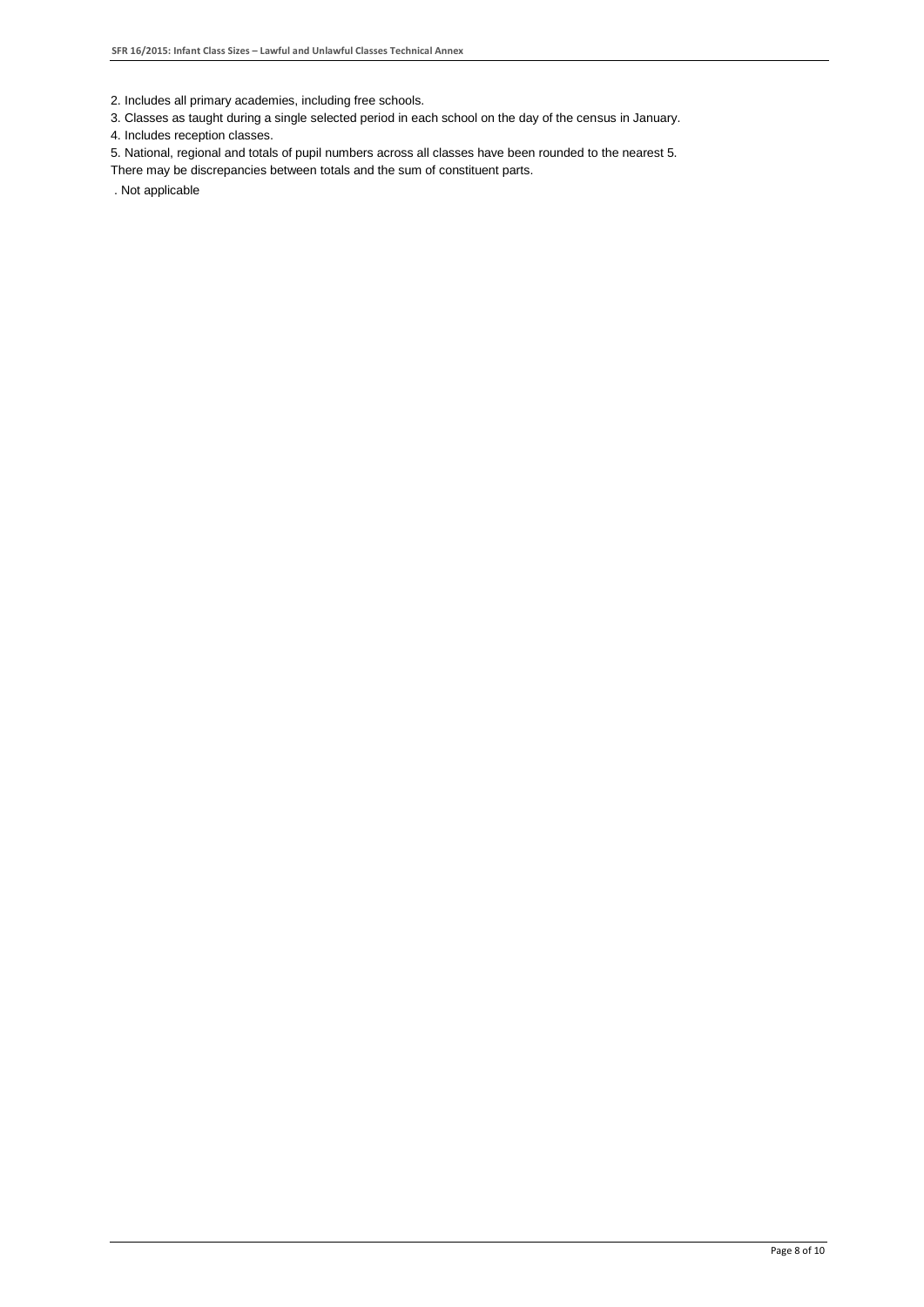## **2. Concerns over unlawful infant class size data quality**

Following publication of the infant class size statistics in June 2014 some users, including local authorities, raised concerns about the number of unlawful infant classes. Further analysis of the number of unlawfully large infant classes showed that nine local authority areas had reported substantial increases since the previous year.

The department contacted these local authorities and all indicated that they believed that at least some of the data submitted from their authority was inaccurate. In some instances lawful exceptions applied but this had not been indicated during the data collection (by providing the number of pupils under each of the statutory exception reasons where appropriate).

Under the [Code of Practice for Official Statistics,](http://www.statisticsauthority.gov.uk/assessment/code-of-practice/) published statistics must satisfy quality dimensions including accuracy, comparability, coherence and meeting user need. Our concern over the accuracy of the statistics led us to withdraw statistics on unlawful/lawful infant classes in July 2014 pending further investigation with the local authorities and schools that had provided data indicating they had unlawfully large infant classes. We advertised the removal of these statistics on gov.uk and in a revised version of the statistical release to highlight this change to users.

Following the further investigation with local authorities, the department's Head of Profession for Statistics concluded that the statistics on unlawfully (and lawfully) large infant classes were not fit-for-purpose and wrote to the UK Statistics Authority recommending that they should be de-designated as National Statistics and removed from the main statistical first release. He also set out an Action Plan for improving the quality of these statistics so they can be re-assessed for National Statistics status by the UK Statistics Authority as soon as possible. This action plan is detailed in the Technical Note to the [Schools, Pupils and their](https://www.gov.uk/government/statistics/schools-pupils-and-their-characteristics-january-2014)  [Characteristics: January 2014](https://www.gov.uk/government/statistics/schools-pupils-and-their-characteristics-january-2014) statistical first release. The remaining data on infant classes is unaffected and remains in the publication which retains National Statistics status.

## **3. Got a query? Like to give feedback?**

| If from the media | Press Office News Desk, Department for Education, Sanctuary<br>Buildings, Great Smith Street, London SW1P 3BT. 020 7783 8300                                  |
|-------------------|---------------------------------------------------------------------------------------------------------------------------------------------------------------|
| If non-media      | Infrastructure and Funding Directorate Analysis Division, Level 4,<br>Department for Education, Sanctuary Buildings, Great Smith Street,<br>London, SW1P 3BT. |
|                   | Infrastructure.STATISTICS@education.gsi.gov.uk                                                                                                                |